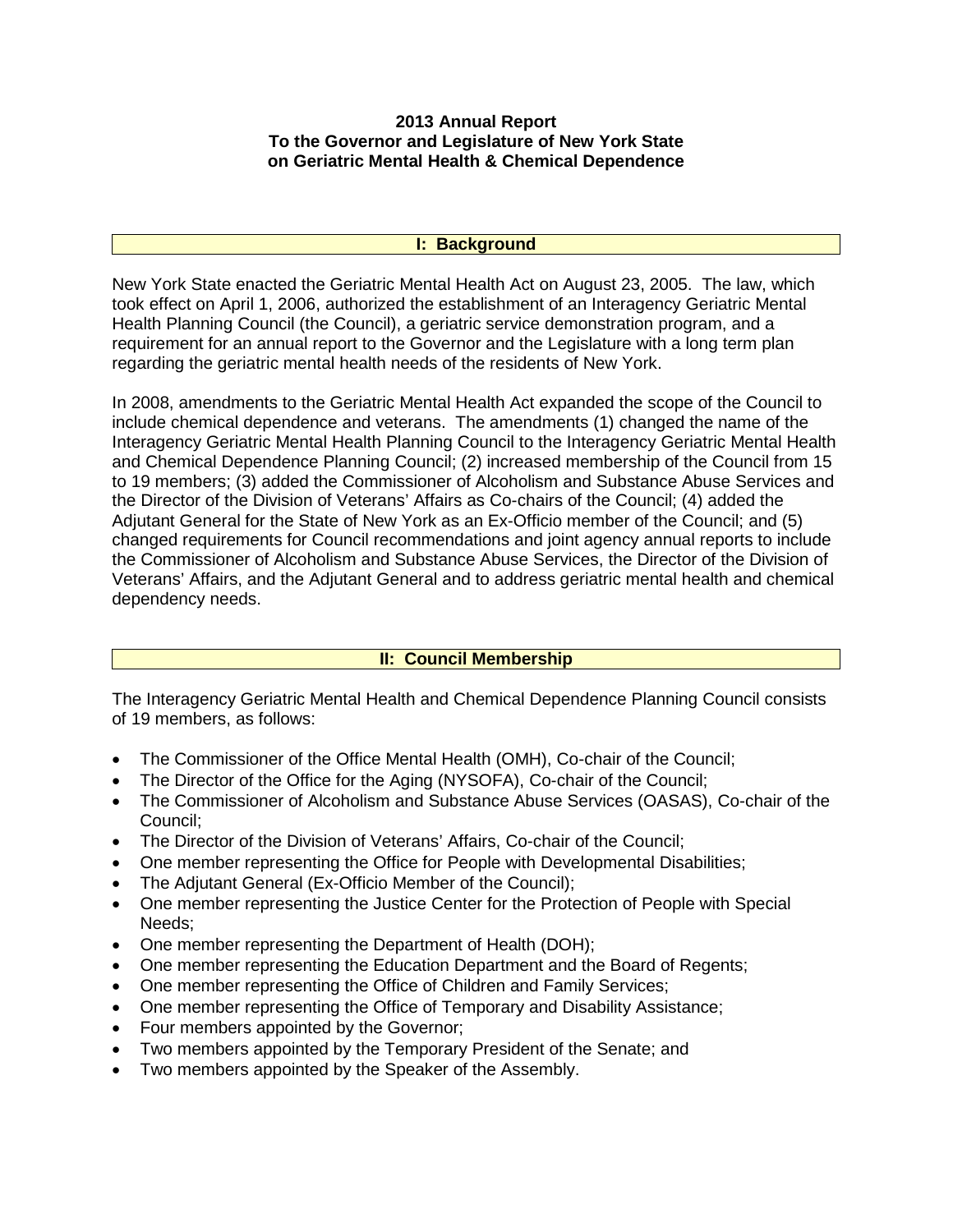#### **III: Health Integration Projects**

The first round of health integration projects funded in accordance with the Geriatric Mental Health Act spanned the years 2007-2012. OMH initiated a second round in April 2011 when it solicited proposals to integrate health care for the elderly by co-locating physical health professionals in behavioral health care settings (Model 1) or behavioral health professionals in physical health care settings (Model 2) to assist older adults with mental health and/or substance use disorders in New York State. A total of 21 grant awards were made in two phases for these two-year service demonstration projects, all of which were active in 2013.

While a program evaluation of the second round projects will be conducted after the grant period ends in 2014, project descriptions were updated for this report and are included in Appendix A.

The third round of service demonstration program grants continued to focus on health integration. OMH solicited new proposals in August 2013 to integrate physical and behavioral health care for older adults in either behavioral health care settings (Model 1) or physical health care settings (Model 2).

Because previous rounds of geriatric health integration projects demonstrated that collaborative partnership models of integrated health care increased the probability of creating and sustaining effective programs, applicants were required to engage in at least one formal internal or external agency partnership in order to assure the on-site provision of integrated services.

Six interagency technical evaluation teams comprised of DOH, NYSOFA, OASAS, and OMH staff reviewed and scored the 31 eligible proposals received. A total of ten awards were made throughout the State for these three-year service demonstration projects, which are expected to utilize Core Implementation teams, fast-track pre-implementation and program installation tasks, and be sustainable and fiscally viable without OMH support by the end of the grant period. See Appendix B for current project descriptions.

#### **IV: Service Demonstration Project Supports**

OMH staff in the Adult Community Care Group's Bureau of Program and Policy Development continue to provide ongoing program operational support for the geriatric service demonstration projects. Bureau staff have responsibilities for assigned projects that include on-site and off-site consultation and project oversight.

#### **Geriatric Technical Assistance Center**

In addition, OMH established a Geriatric Technical Assistance Center (GTAC) in 2011 and contracted with the National Council for Behavioral Health to provide programmatic and fiscal training and technical assistance for the service demonstration program grants. GTAC's work to promote the bidirectional integration of physical and behavioral health care for the elderly includes:

- Helping grantees identify the best clinical model for their target population and organization;
- Troubleshooting implementation issues;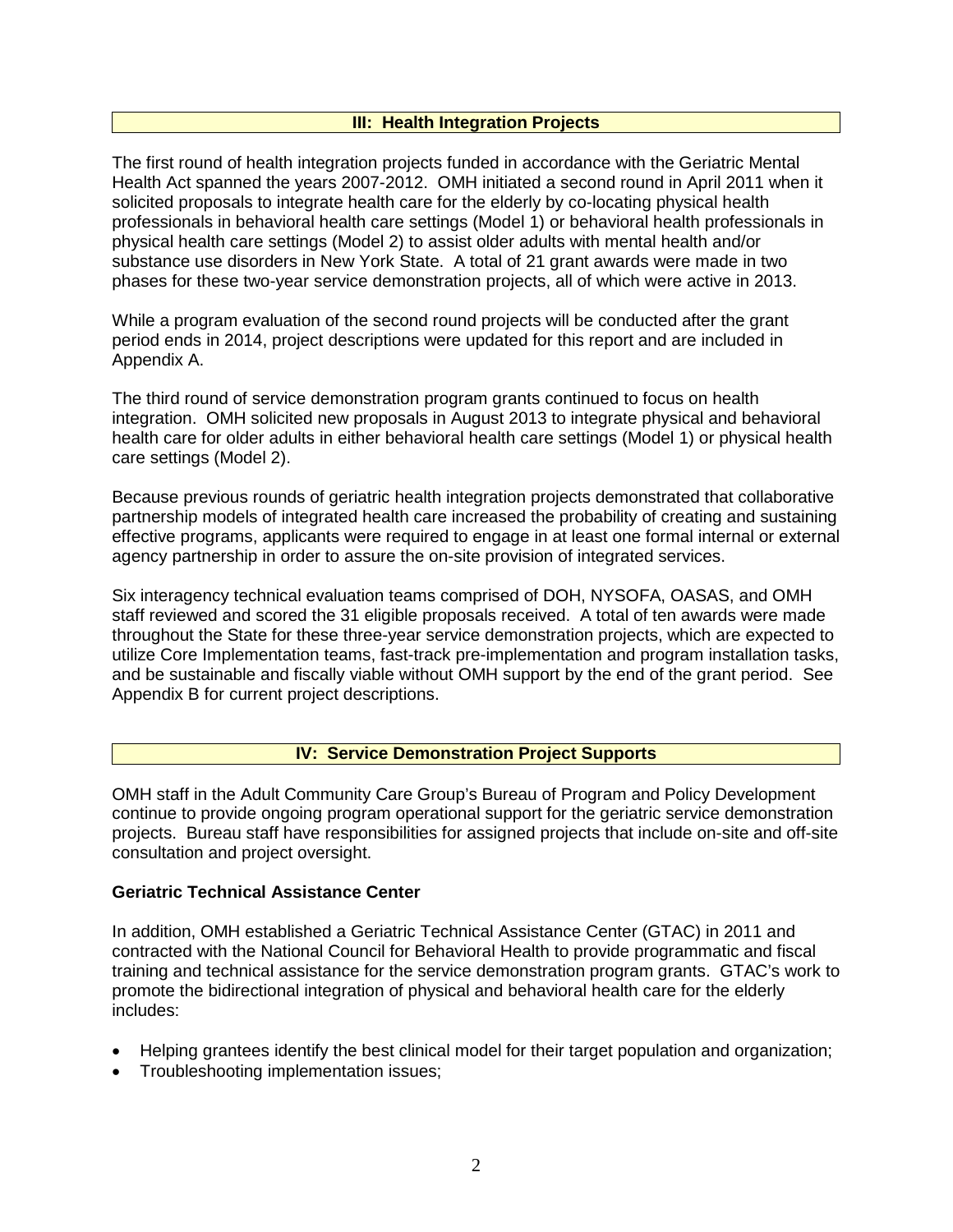- Coaching grantees on change processes to help implement work plans and meet overall grant goals;
- Hosting face-to-face learning community meetings, webinars, and group calls to provide direct information and facilitate communication among grantees;
- Reinforcing principles of integration, sharing best practices from around the country, and disseminating clinical, organizational, and fiscal resources based on individual and group needs; and
- Helping grantees use data to drive practice improvement.

With lessons learned from the geriatric service demonstration projects, a focus on fiscal viability, and the potential for providers to replicate or otherwise create effective and sustainable programs, progress continues to be made to better address the needs of older adults for mental health and chemical dependence services in New York State.

#### **V: Planning**

The first round of health integration projects (2007-2012) successfully established an effective mental health presence in primary care settings. Screening protocols resulted in the identification of a substantial number of individuals age 60 or older with some level of mental health need. These individuals were linked to services at a very high rate, and patients identified as having moderate to severe symptoms of depression and/or anxiety showed very high rates of improvement.

Program planners seeking to successfully develop the integration of mental health and physical health care in primary care settings would benefit from reviewing the evaluation data included in the 2012 Annual Report and considering the recommendations that emerged from lessons learned in order to maximize the probability of success.

The 2012 Annual Report remains accessible on the OMH Geriatric Mental Health website at [http://www.omh.ny.gov/omhweb/geriatric/reports/2012.pdf.](http://www.omh.ny.gov/omhweb/geriatric/reports/2012.pdf) Slides of the evaluation data and lessons learned presented by OMH staff at the Sixth Annual Conference of the Geriatric Mental Health Alliance of New York in May 2012 also remain accessible on the website at [http://www.omh.ny.gov/omhweb/geriatric/2012mhany.pdf.](http://www.omh.ny.gov/omhweb/geriatric/2012mhany.pdf)

#### **Health Integration Planning Guide**

Based on its training and technical assistance work in New York State for the second round of 21 health integration projects (2011-2014), GTAC recently developed a geriatric health integration planning guide to assist providers plan and sustain health integration programs for older adults in either physical or behavioral health care settings. Plans are under consideration to utilize the document more widely in New York as part of training and technical assistance not limited to the service demonstration projects.

The guide, "Integrated Primary Care and Behavioral Health Services for Older Adults: Options for New York State Providers," is accessible at [http://www.nationalcouncildocs.net/wp](http://www.nationalcouncildocs.net/wp-content/uploads/2013/08/Integration-Options-for-NYS-Providers-FINAL.pdf)[content/uploads/2013/08/Integration-Options-for-NYS-Providers-FINAL.pdf.](http://www.nationalcouncildocs.net/wp-content/uploads/2013/08/Integration-Options-for-NYS-Providers-FINAL.pdf) <sup>E7</sup> It focuses on many common areas of inquiry and concern expressed by providers in New York State seeking to integrate health care services, including: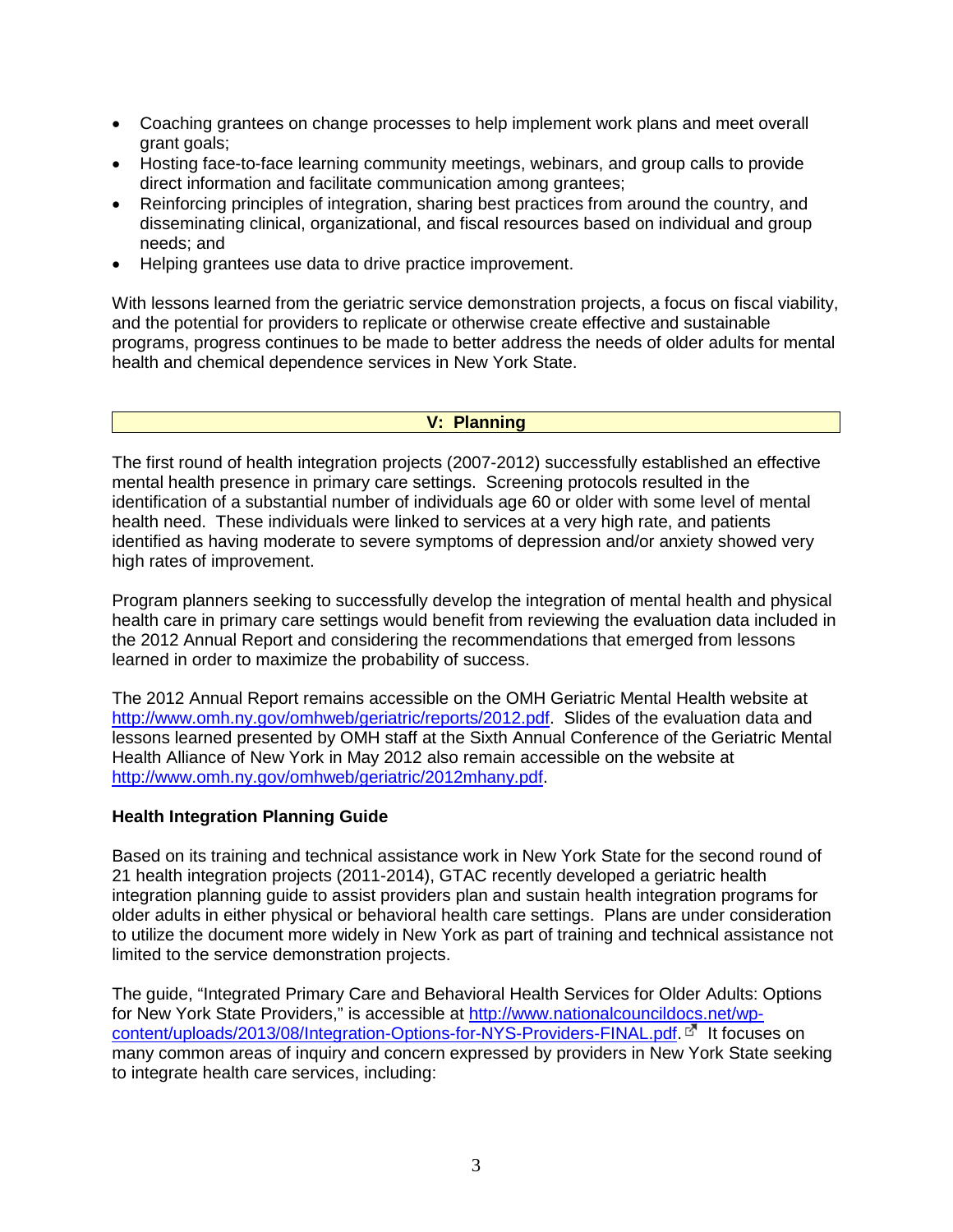- *Preparing for Integration* Describes the purpose of the guide, what it contains, and summarizes "A Standard Framework for Levels of Integrated Health Care" – the Center for Integrated Health Solutions' classification of integrated care settings outlining six levels of integration with key elements distinguishing one level from another;
- *Integration Options for New York State Providers* Presents three options for integrating physical health care into mental health clinic settings and three options for integrating behavioral health care into primary care clinic settings, including the advantages and disadvantages of each option;
- *Financing Integration* Identifies three important financing factors to consider when determining what array of services an organization or combination of organizations will offer their clients and summarizes information about Medicare and Medicare Part B services;
- *Resources* Provides links to many key New York State and Medicare documents; and
- *Appendices* Adds details regarding "A Standard Framework for Levels of Integrated Health Care," Licensure of Clinics and Individual Practitioners, Required and Optional Article 31 Service Definitions and Guidance, Practitioner Reimbursement under Medicaid Part 599 and Medicare Part B, Article 28 Extension and Part-Time Clinics, and Medicare Part B.

# **VI: Coordination with Other State Integration Initiatives**

## **Medicaid Redesign**

The Council has worked closely with the Department of Health (DOH) Division of Long Term Care to ensure coordination with three initiatives that impact integration of physical and behavioral health for older individuals: the Fully Integrated Duals Advantage (FIDA) Program, Balancing Incentive Program (BIP), and expansion of Managed Long Term Care (MLTC) enrollment.

## **Integrated Licensing Project**

The Council has also been engaged with the joint DOH, OMH, and OASAS initiative to improve quality and coordination of care and streamline regulatory approval and oversight at agency clinics seeking to combine services – for which the agency is already licensed – in the same setting.

## **SAMHSA/ACL**

New York State's Geriatric Mental Health Act was the subject of a national webinar sponsored by the Substance Abuse and Mental Health Services Administration (SAMHSA) and the Administration for Community Living (ACL), entitled "Advancing Older Americans: Behavioral Health Collaboration – Closing the Gap." Presentations by the Geriatric Mental Health Alliance of New York, NYSOFA, and OMH focused on innovative programs in New York State that utilized the collaboration of community providers and agencies to integrate behavioral health and aging network services or primary care.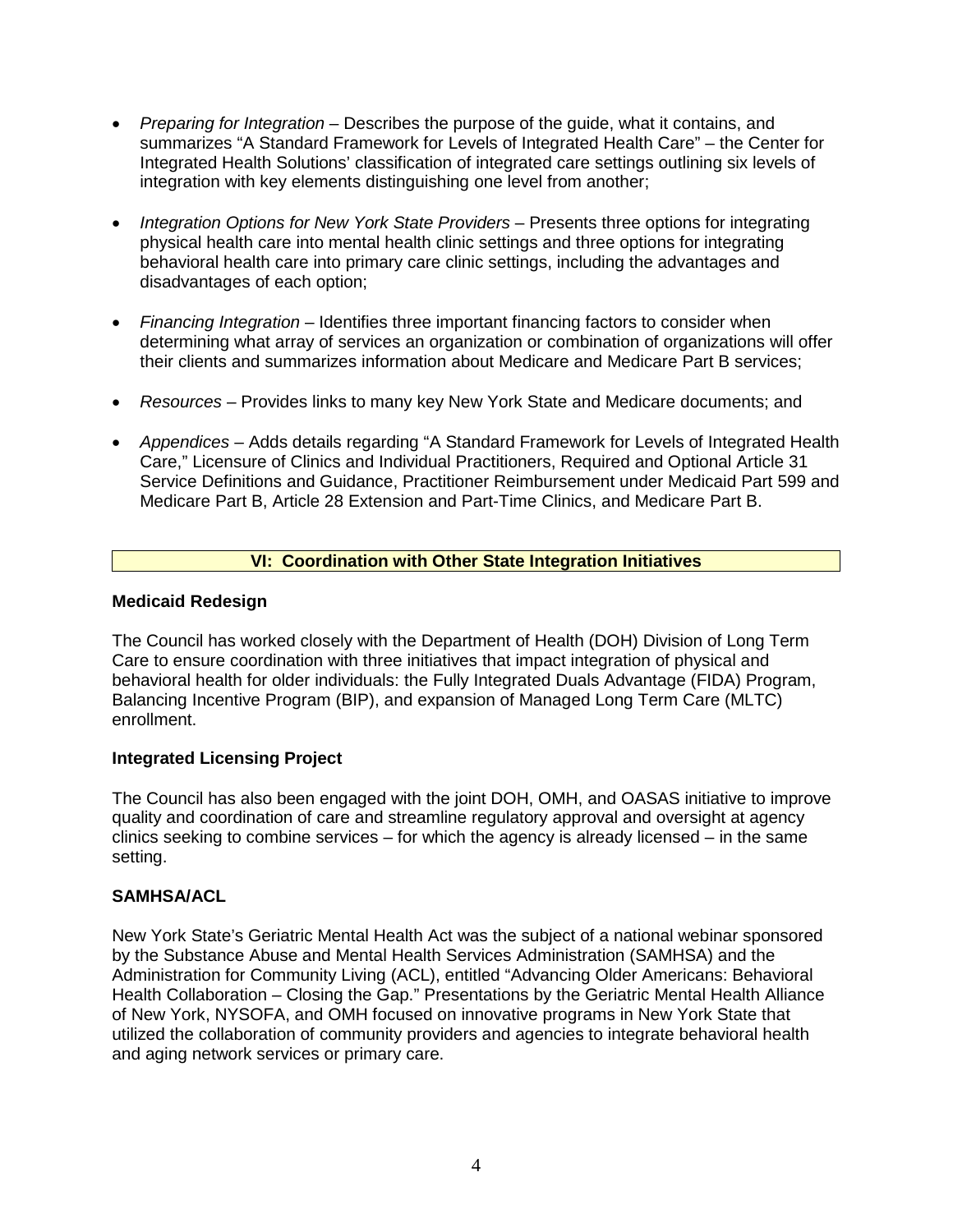#### **Appendix A Second Round of Health Integration Projects (2011-2014)**

#### **Phase I (October 1, 2011 - September 30, 2013)**

# **Model 1 Projects: Integrated Care in Behavioral Health Care Settings**

- **Clubhouse of Suffolk's** plans to operate an integrated health care program for adults age 55 or older with a serious mental and/or substance use disorder were partially implemented. With an emphasis on coaching for the prevention and management of metabolic syndrome, peer wellness coach mentors were trained and engaged members in healthy lifestyle choices. Clubhouse continues to work on plans with Family Residences and Essential Enterprises to provide physical health services at its Personalized Recovery-Oriented Services program.
- **Flushing Hospital Medical Center's** outpatient mental health clinic established an integrated health care program – still in operation after the grant period – that enabled their older adult patients to access primary care services at the clinic. An organizing principle to implement the program was a Metabolic Syndrome performance improvement initiative. An adult health nurse practitioner, who focused on preventive care and the interrelationship between a patient's medical and psychiatric illnesses, coordinated physical and mental health care.
- **Interborough Developmental and Consultation Center** implemented an integrated physical and behavioral health care program for the elderly – still in operation after the grant period – at its Flatbush outpatient mental health clinic. This site has high concentrations of older Russian immigrants seeking care. A nurse practitioner worked in collaboration with a physician to provide integrated care, which included physical exams, health wellness groups, complex care management, and integrated physical and behavioral health treatment plans.
- **Mercy Medical Center** renovated space at its outpatient behavioral health services site in Garden City to conduct physical examinations, added part-time physical health care staff, and reorganized procedures to integrate the delivery of care provided by both physical and behavioral health staff. The integration project – still in operation after the grant period – recently acquired the part-time services of physicians affiliated with the hospital to prepare for the transition of fee-for-service Medicaid behavioral health services to managed care.
- **Southeast Nassau Guidance Center** planned and initially implemented an integrated health care program operating within the model of a person-centered healthcare home in which a nurse practitioner and other specialty staff assessed and medically monitored adults age 55 or older receiving treatment in its outpatient mental health clinic. When the program's nurse practitioner resigned, Southeast Nassau was unable to recruit a qualified replacement and withdrew from the service demonstration program prior to the end of the grant period.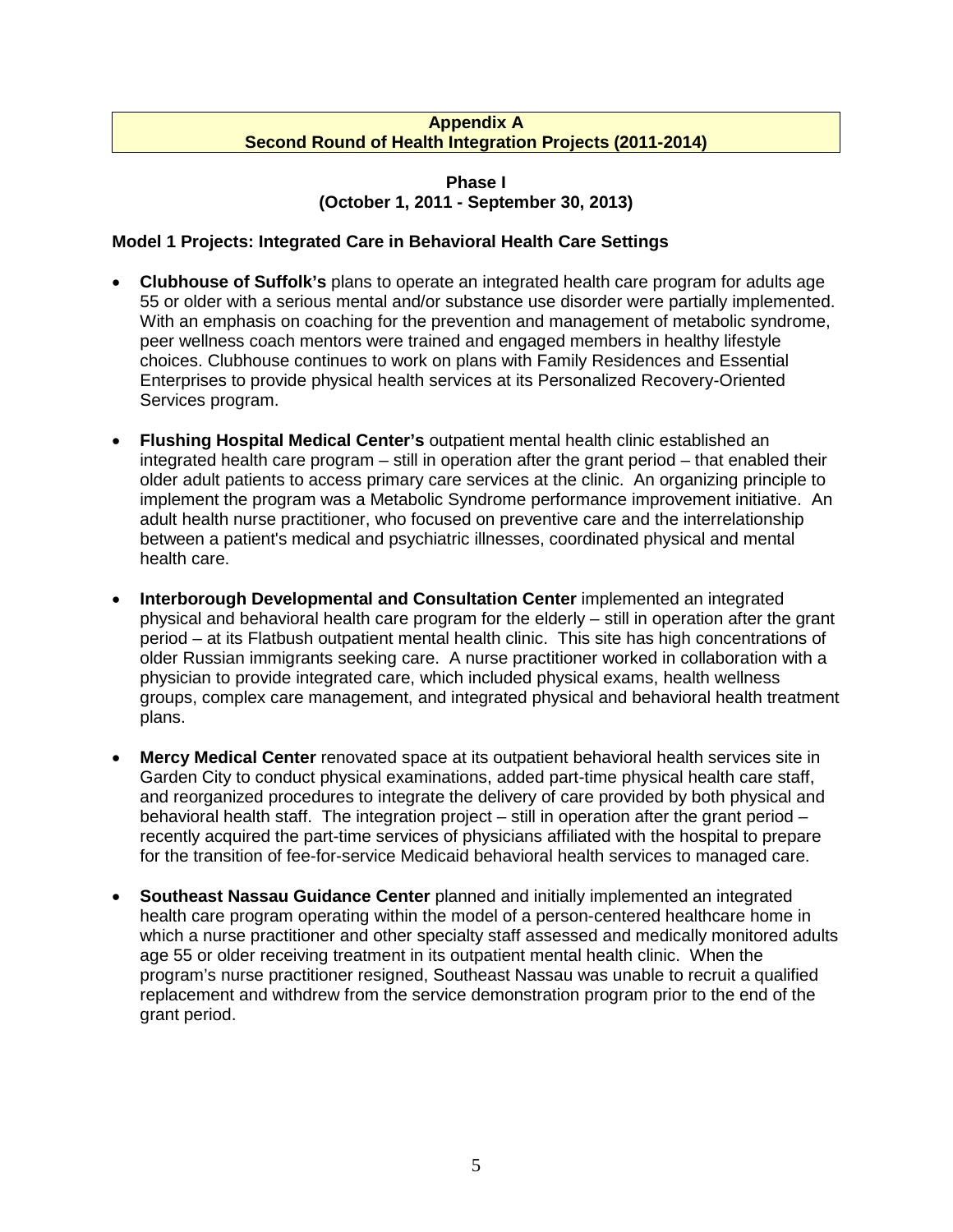## **Phase II (July 1, 2012 – June 30, 2014)**

# **Model 1 Projects: Integrated Care in Behavioral Health Care Settings**

- **Comunilife** established Mi Salud, a program of coordinated behavioral and physical health care management for Latino adults age 55 or older in an outpatient mental health clinic in the Bronx that serves primarily Latino adults, children, and families. A nurse practitioner was added to a designated clinical team that includes a bi-lingual psychiatrist and a number of part-time social workers and therapists to address behavioral, physical, and socioeconomic needs of low income seniors with psychiatric disorders and chronic physical illness.
- **Coney Island Hospital** planned but was unable to staff an outpatient mental health clinic satellite it established at the Council Center for Senior Citizens in Brooklyn with a part-time social worker and nurse practitioner to integrate a variety of physical health services with behavioral health care for a multi-ethnic population of older adults that includes Jewish-Americans, Russian, and Asian immigrants. The hospital withdrew from the service demonstration program prior to the end of the grant period.
- **Hudson Valley Mental Health** is partnering with Hudson River HealthCare, an Article 28 health facility, to integrate physical health care into its outpatient mental health clinics. The agency began by integrating care at its Dover Plains site, where physical health care visits are provided by a nurse practitioner from Hudson River.
- **Institute for Community Living** co-located a part-time physician, nurse care manager, and peer wellness coach in its outpatient mental health clinic in Canarsie to provide on-site health assessment/monitoring and care management/coordination. The target population is elderly clients who do not have primary care providers, those who are not using primary care providers listed in their records, and those receiving treatment from multiple health providers without the benefit of care coordination.
- **The Mental Health Association of Nassau County**, in partnership with Nassau University Medical Center, co-located a physician at its behavioral health site in Hempstead. The expectation is that the co-location of a primary care provider in this setting will allow it to function as a health home for their consumers. For mental health consumers age 55 or older, the goals are to improve overall health, promote recovery, foster independence, and reduce public expenditures.
- **Monsignor Carr Institute's** integration program is providing health screening and assessment, as needed physical examinations, health monitoring, follow-up, and care coordination services for clients age 55 or older at its outpatient mental health and chemical dependency clinics in Erie County. The agency hired a full-time medical assistant and contracted for a part-time nurse practitioner, who maintains regular hours at the two clinics and also consults with mental health and chemical dependency staff on treatment options.
- **Montefiore Behavioral Health Center (formerly Sound View Throgs Neck Community Health Center)** provides primary health care screening, intervention, and treatment services tailored to individuals age 55 or older with serious mental health and substance use disorders at its outpatient mental health clinic in the Bronx. The integrated program includes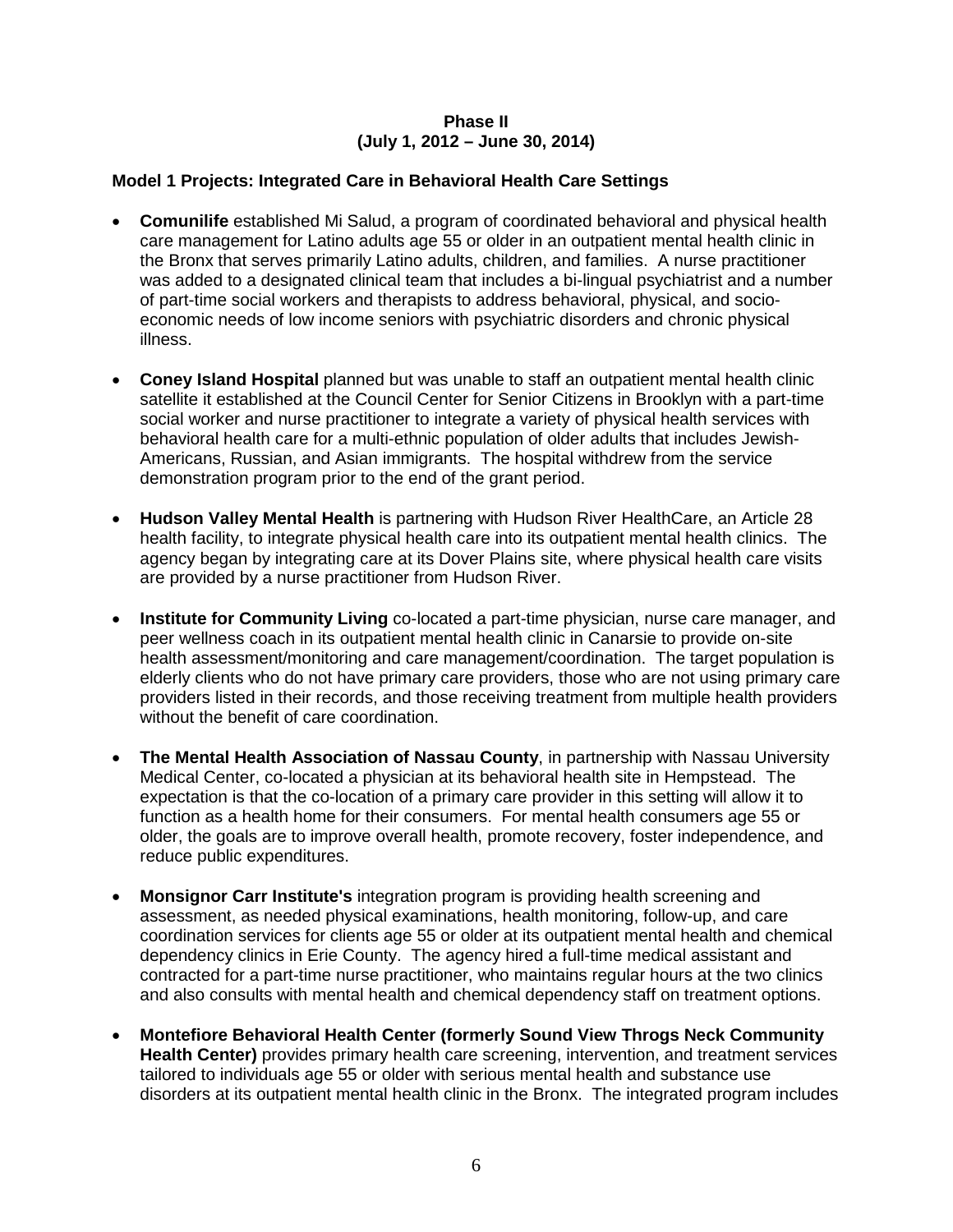the employment of primary care health professionals as well as referrals for highly complex cases to Montefiore Medical Center.

- **Service Program for Older People's** health integration program utilizes a psychiatric nurse practitioner to coordinate all medical services for SPOP's outpatient mental health clinic and homebound clients, and expanded the hours of their psychiatrist to work in partnership with her. While the program serves adults age 55 or older who come to the agency for behavioral health services, it especially seeks to focus on hard-to-reach groups of older adults, such as the frail homebound elderly and Spanish-speaking older adults.
- **Union Settlement Association** added a full-time nurse practitioner to the staff of its Johnson Counseling Center outpatient mental health clinic and its satellite senior centers in East Harlem to integrate health care for their clients age 55 or older. Working as part of a team with each client's therapist or social worker and primary psychiatrist, the nurse practitioner provides on-site physical health assessments, screening, monitoring, treatment, and referrals to partners and others for additional health services.

## **Model 2 Projects: Integrated Care in Physical Health Care Settings**

- **Adirondack Medical Center** integrated behavioral health care services for adults age 55 or older into its primary health clinics in Essex and Franklin counties. A psychiatric nurse practitioner is co-located at the clinics, completing assessments and consulting with care team members. The program has enabled the medical home care team – which consists of primary care providers, care coordinator, nutritionist, doctor of pharmacy, psychiatrist, and health educator – address a larger range of patient issues.
- **Bassett Medical Center** is integrating behavioral health care for the elderly into its primary care clinic in Cobleskill, which is also a satellite location of Bassett's outpatient mental health clinic in Cooperstown. Patients complete basic behavioral health screens that are scored by primary care nursing staff, who refer those with positive scores to an on-site LCSW; she then completes the assessment process, in collaboration with the primary care team, and provides behavioral health treatment services, including counseling.
- **Cayuga Counseling Services** is providing behavioral health services to residents of two recently merged nursing homes (formerly Mercy Health and Rehabilitation Center and the Cayuga County Nursing Home). A licensed psychiatric nurse practitioner provides medication consultation services, and two licensed therapists provide therapy for adults age 55 or older. Program goals include the alleviation of symptoms of depression, anxiety, and psychosis, and improving the quality of life of residents who live there.
- **Family Services of Chemung County** is adding behavioral health assessment and treatment services to primary care at Arnot Medical Services' Eastside Family Medicine primary care office in Elmira. The office is also a satellite location of Family Services' outpatient mental health clinic. Designed to serve as a blueprint for integrated treatment in Chemung County, the program emphasizes the importance of illness prevention, early intervention, and relapse prevention.
- **Henry Street Settlement's** health integration program targets low income adults age 55 or older in New York City's Community District 3, including the Lower East Side and Chinatown, with a focus on older adults living in the Vladeck Houses Naturally Occurring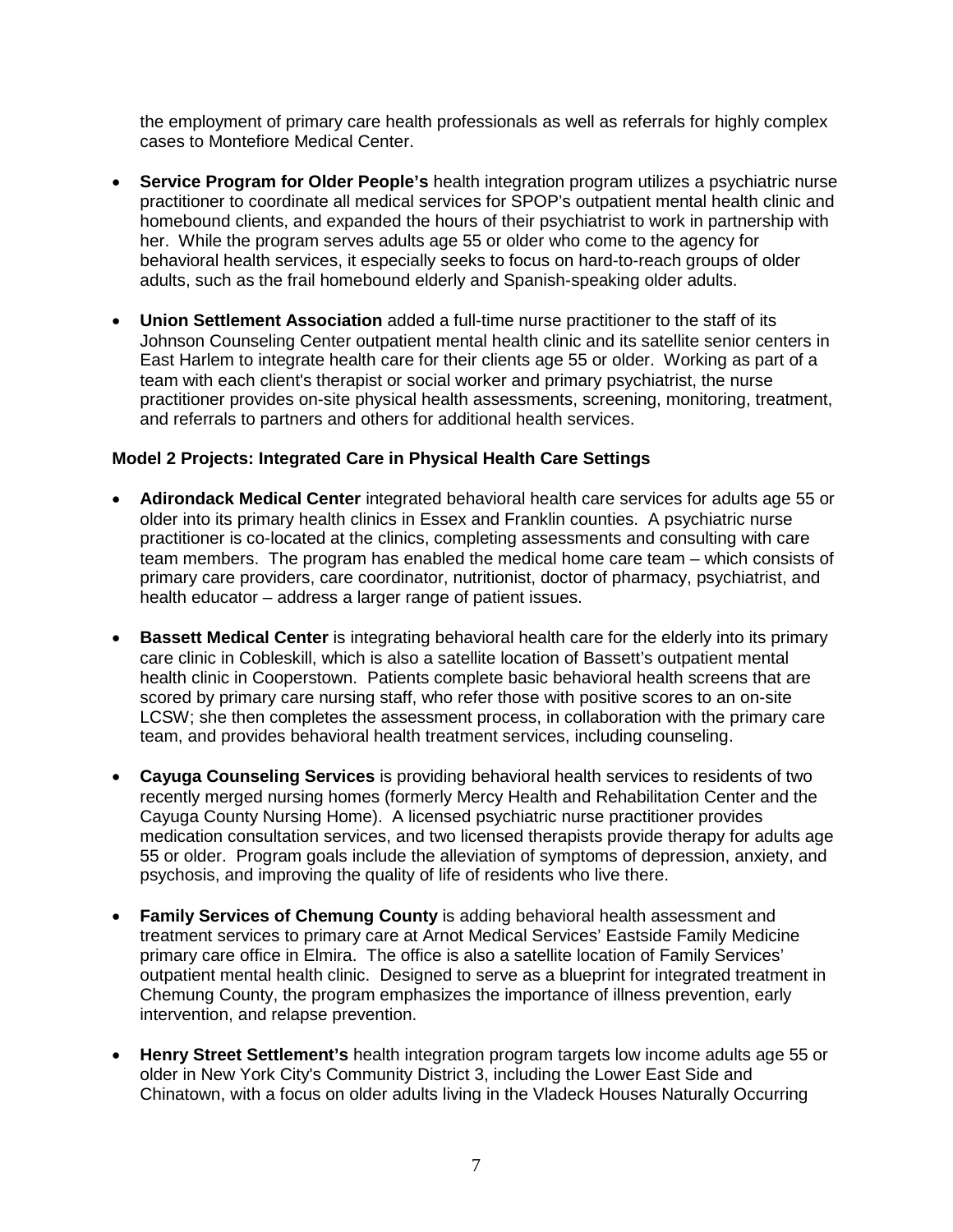Retirement Community. A LMSW is stationed at the agency's Article 28 medical health care facility, which is located in the same building as its outpatient mental health clinic, and facilitates the integration of physical and behavioral health care and senior services.

- **Kingsbrook Jewish Medical Center** utilizes a psychiatric nurse practitioner to integrate behavioral health care services for the elderly at the hospital's Pierre Toussaint Family Health Center in the Bedford Stuyvesant – Crown Heights neighborhood of Brooklyn. With integrated patient care teams, the program seeks to identify and treat behavioral health disorders more effectively, modify negative lifestyle behaviors, improve self-management skills for those with one or more chronic diseases, and prevent avoidable hospitalizations.
- **Lincoln Medical and Mental Health Center** employs an enhanced chronic care model for the integration of care in its medicine and geriatric outpatient practices. The model colocates a full-time LCSW and a consulting psychiatrist with primary care staff in a primary care setting and uses a collaborative, integrated, holistic approach to more effectively identify and treat behavioral health disorders among older patients with both chronic physical and mental health conditions.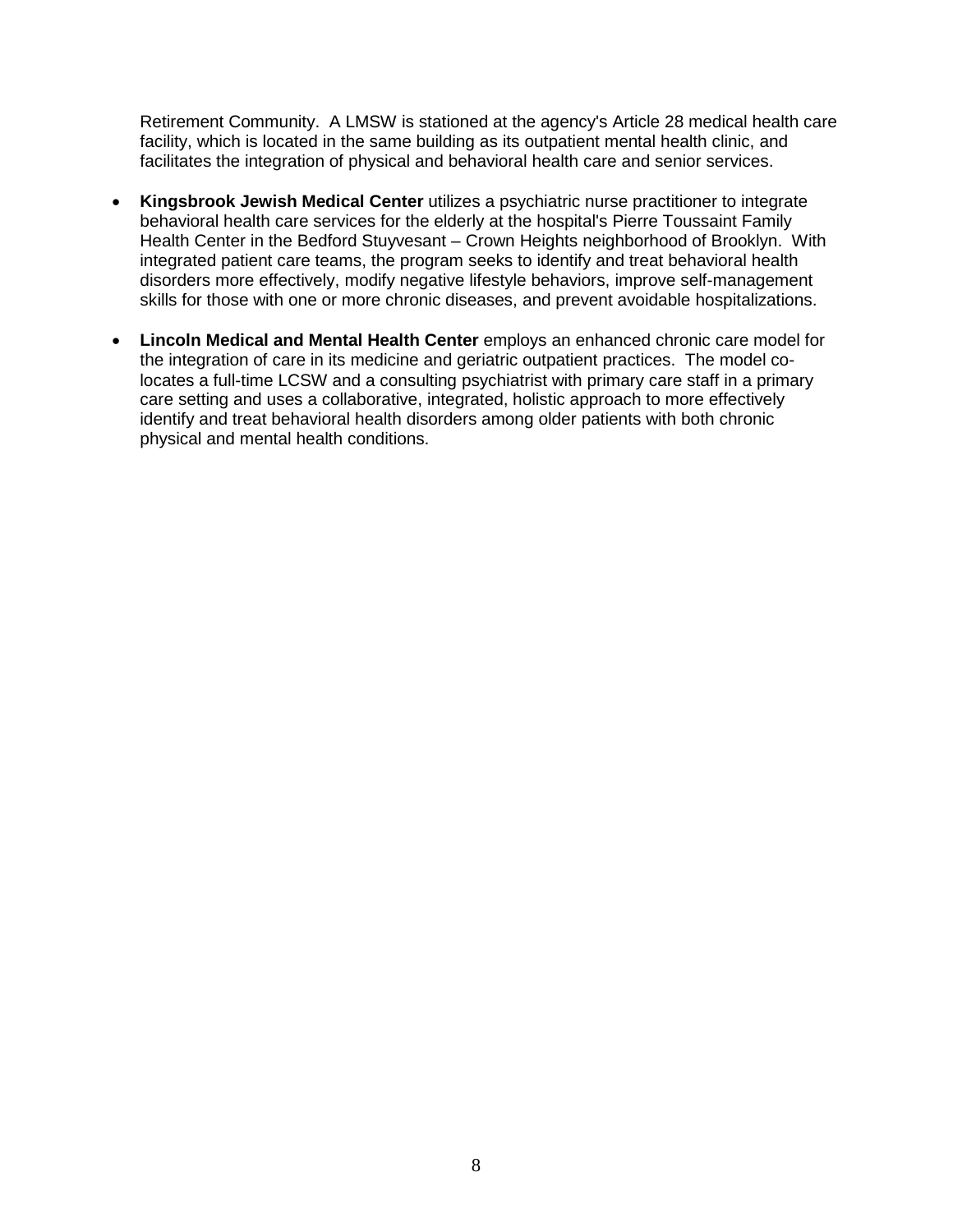## **Appendix B Third Round of Health Integration Projects (2014-2016)**

## • **Catholic Charities Neighborhood Services** – Model 1

Catholic Charities plans to partner with the Joseph Addabbo Family Health Center – a Federally Qualified Health Center – to provide integrated physical and mental health care for individuals living in Far Rockaway, Queens. The target population is mostly older adults receiving services at Catholic Charities' Rockaway Mental Health Services clinic and Rockaway PROS program, where a part-time primary care provider from Joseph Addabbo will hold office hours to provide physical examinations and health monitoring and link clients to specialty outpatient care. Outreach is planned to identify additional individuals in the community who would benefit from integrated care, especially those in need in the aftermath of Hurricane Sandy.

# • **Central Nassau Guidance and Counseling Services** – Model 1

For a population of new and existing older adults in its outpatient mental health clinic in Hicksville, New York, Central Nassau will partner with Nassau Medical Associates to increase access and utilization of needed physical health care services, diagnose and treat physical health conditions, and produce better health outcomes. The project is to integrate comprehensive behavioral health treatment services with on-site primary care. Other services include management and monitoring of identified health problems, referral and coordination of specialty services, and as-needed assistance with transitional care coordination.

## • **Citizen Advocates** – Model 2

Citizen Advocates, Inc., North Star Behavioral Services will partner with Alice Hyde Medical Center to integrate behavioral health screening, assessment, and treatment services for older adults in health centers in northern Franklin County located in Malone, Chateaugay, Moira, Fort Covington, and St. Regis Falls. Using a coordinated care model, two licensed clinical social workers will provide on-site behavioral health services as part of an integrated care team. The model includes treatment for patients using evidence-based practices and monitoring using validated clinical rating tools, linkage to care coordination, and regular case reviews by the care team with consultation for patients who do not show clinical improvement.

## • **Equinox** – Model 1

Equinox and the Whitney Young Community Health Center – a Federally Qualified Health Center – will collaborate to provide integrated health care primarily for older adults in Equinox's outpatient mental health clinic and PROS program in Albany, New York. A fulltime registered nurse is to complete health assessments and function as a health coordinator. A part-time nurse practitioner from Whitney Young will be posted at the Equinox clinic, join the interdisciplinary team, conduct physical exams and provide routine and emergent physical health care services for recipients marginally linked or not linked to primary care providers, and make referrals for more specialized care.

# • **Erie County Medical Center Corporation** – Model 1

For a target population of older adults with serious mental illness in Buffalo and Erie County, Erie County Medical Center will partner with the State University of New York at Buffalo's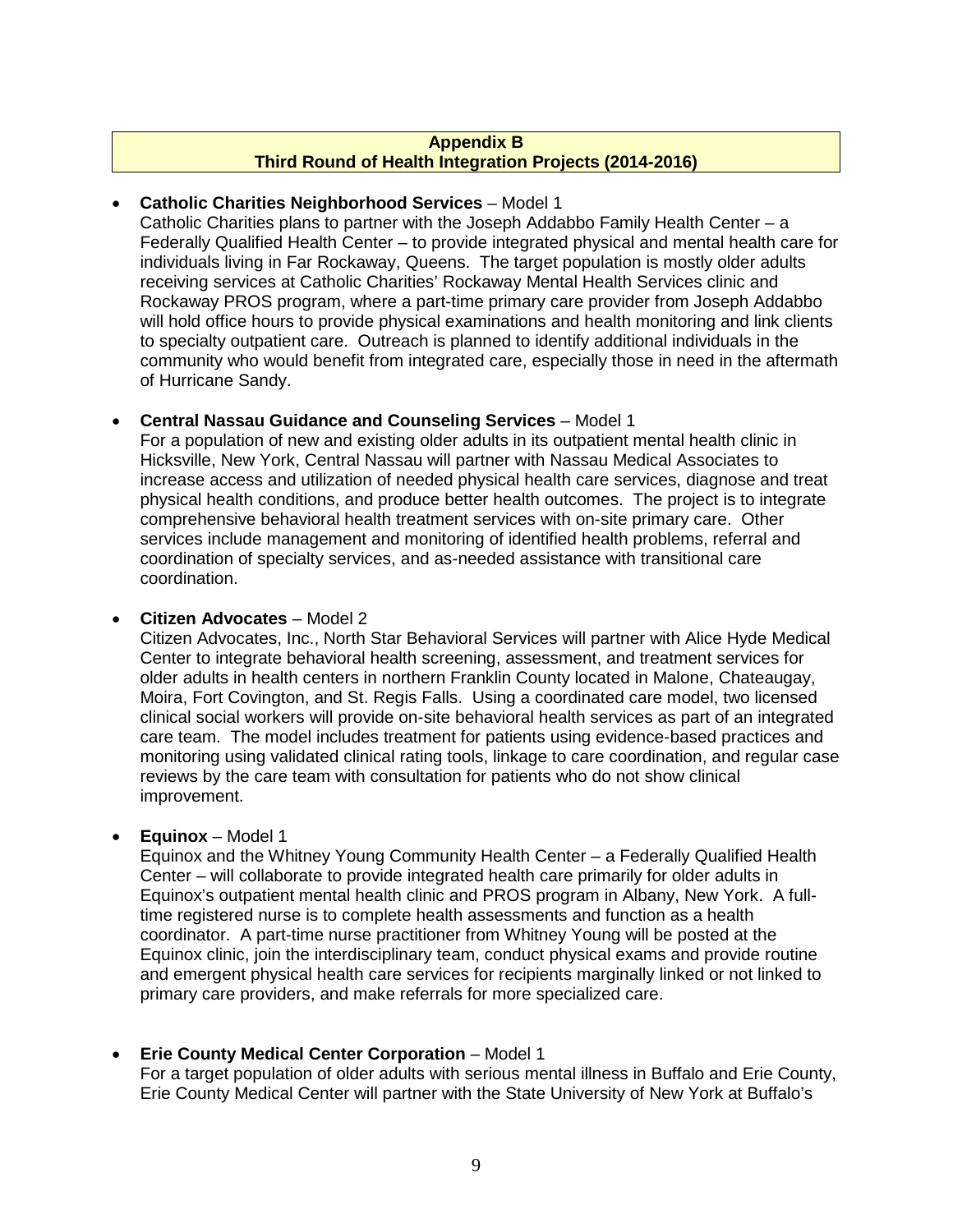School of Medicine and Biomedical Sciences Department of Internal Medicine to address unmet needs for primary care services in two outpatient mental health clinic sites. Physical care is to be provided by a primary care physician and nurse. The project will utilize the Chronic Care Model, the hallmark of which is collaborative care, and the evidence-based practice of Illness/ Wellness Management and Recovery. A peer advocate will be available at each site to support self-management of chronic diseases and wellness goals.

## • **FEGS Health & Human Services** – Model 2

FEGS will work closely with its partner, Maimonides Medical Center, to embed FEGS behavioral health services for older adults in two of Maimonides' outpatient primary care settings in Southwest Brooklyn. FEGS staff, operating as integral members of an integrated care team, will provide behavioral health screening, assessment, treatment, and case management services. Project goals are to identify and treat behavioral health disorders among the target population of older adults, implement a fully integrated care model, reduce or stabilize the severity of chronic medical conditions exacerbated by behavioral disorders, and ensure recipient input into program services.

# • **Glens Falls Hospital** – Model 2

Glens Falls Hospital's Behavioral Health Services will internally partner with the hospital's Adirondack Medical Services to integrate behavioral health care for older adults in two of the hospital's rural health centers in Washington County – the Greenwich Regional Medical Center and Granville Family Health – to serve a particularly vulnerable, high need population. Two full-time psychiatric nurse practitioners, two full-time licensed clinical social workers, and two full-time medical technicians will be added to the project. Integration is expected to improve direct access to care, improve communication among providers, potentiate mutual support of shared goals, and assure that care is well coordinated.

## • **Liberty Resources** – Model 1

Liberty Resources plans to partner with Upstate Cerebral Palsy to introduce and integrate primary care in Liberty's Brownell Center for Behavioral Health, an outpatient mental health clinic in Syracuse, New York. Joining the partnership will be Syracuse Jewish Family Services, whose staff will conduct or coordinate PEARLS (the Program to Encourage Active Rewarding Lives) depression screens for older adults at the Brownell Center, as well as in their places of residence and at identified community locations such as senior centers and geriatric housing programs. Project objectives include effectively managing chronic health conditions to avoid acute care crises and fully engaging older adults in their own health care.

# • **Niagara Falls Memorial Medical Center** – Model 2

Niagara Falls Memorial, in partnership with its Department of Psychiatry and The Dale Association, aims to improve clinical outcomes and quality of life for older adults by integrating physical and behavioral health care and senior services at one of the hospital's primary care settings, the Summit Family Care Center in Wheatfield, New York; the services of a part-time senior advocate in the integrated practice are intended to address the psychosocial needs of older patients through linkages with housing, meal, caregiver, and other services. To encourage its adoption, the project also aims to teach physicians in training, behavioral health care agencies, and other primary care providers in Niagara County about the value of integrated health care.